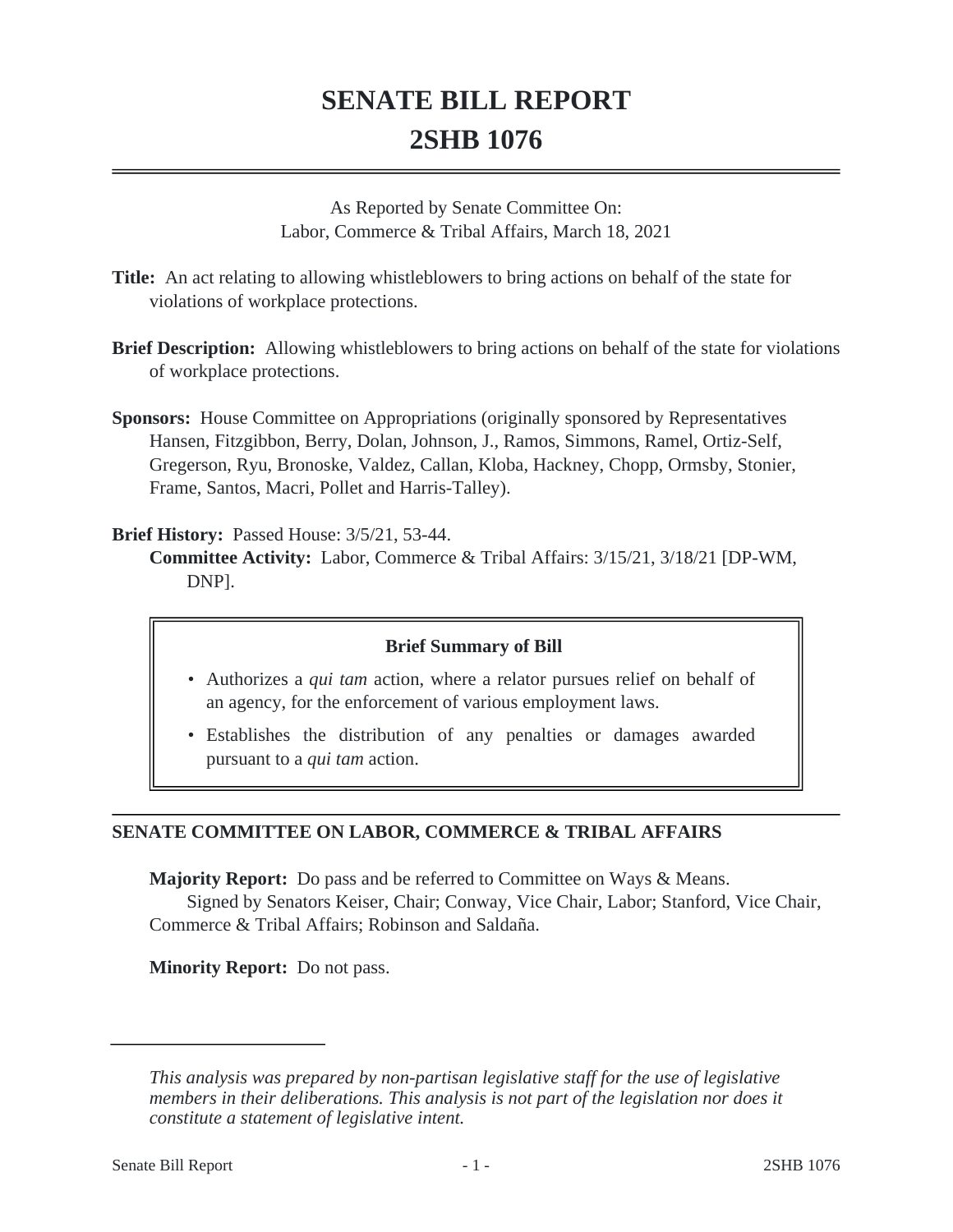Signed by Senators King, Ranking Member; Braun, Honeyford and Schoesler.

**Staff:** Jarrett Sacks (786-7448)

**Background:** Wage Payment Laws. The Department of Labor and Industries (L&I) enforces the Minimum Wage Act, which includes requirements for the state minimum wage, overtime, and paid sick leave. The Wage Payment Act allows an employee to file a wage complaint with L&I. L&I may obtain unpaid wages and interest for an employee for a violation of the state's wage payment laws and may order the employer to pay a civil penalty if the violation was willful. L&I may also obtain unpaid wages and assess a civil penalty for a failure to pay prevailing wages.

State law also prohibits mandatory overtime for employees of health care facilities. Under these provisions, L&I investigates complaints and may issue civil infractions and statutory penalties.

Washington Law Against Discrimination. The Washington Law Against Discrimination ( WLAD) generally prohibits discrimination in employment and public accommodation based on race; creed; color; national origin; sex; marital status; honorably discharged veteran or military status; sexual orientation; the presence of any sensory, mental, or physical disability; or the use of a trained dog guide or service animal by a person with a disability.

The Washington State Human Rights Commission (HRC) is responsible for administering and enforcing WLAD. If HRC finds reasonable cause to believe discrimination has occurred, it must first try to eliminate the unfair practice via conference and conciliation. If this process fails, HRC must refer the matter to an administrative law judge who, after a hearing, may issue an order providing relief to the complainant. Any person injured by an unfair practice or act in violation of WLAD may bring a civil lawsuit to enjoin further violations and recover actual damages and reasonable attorneys' fees.

Washington Industrial Safety and Health Act. Under the Washington Industrial Safety and Health Act (WISHA), an employer must provide a workplace free from recognized hazards. L&I administers WISHA. If L&I believes an employer has committed a violation, L&I issues a citation and, depending on the violation, may assess civil penalties. Civil penalties may be adjusted based on the employer's inspection history, the size of the workforce, and other factors. Civil penalties are mandatory for serious or willful violations.

Washington Equal Pay and Opportunities Act. State law prohibits discrimination in pay based on gender. An employee may file a complaint with L&I. If L&I determines a violation has occurred, L&I must first attempt to resolve the violation by conference and conciliation. If no resolution occurs, L&I may issue a citation and notice of assessment for actual damages, statutory damages equal to the actual damages, or \$5,000, whichever is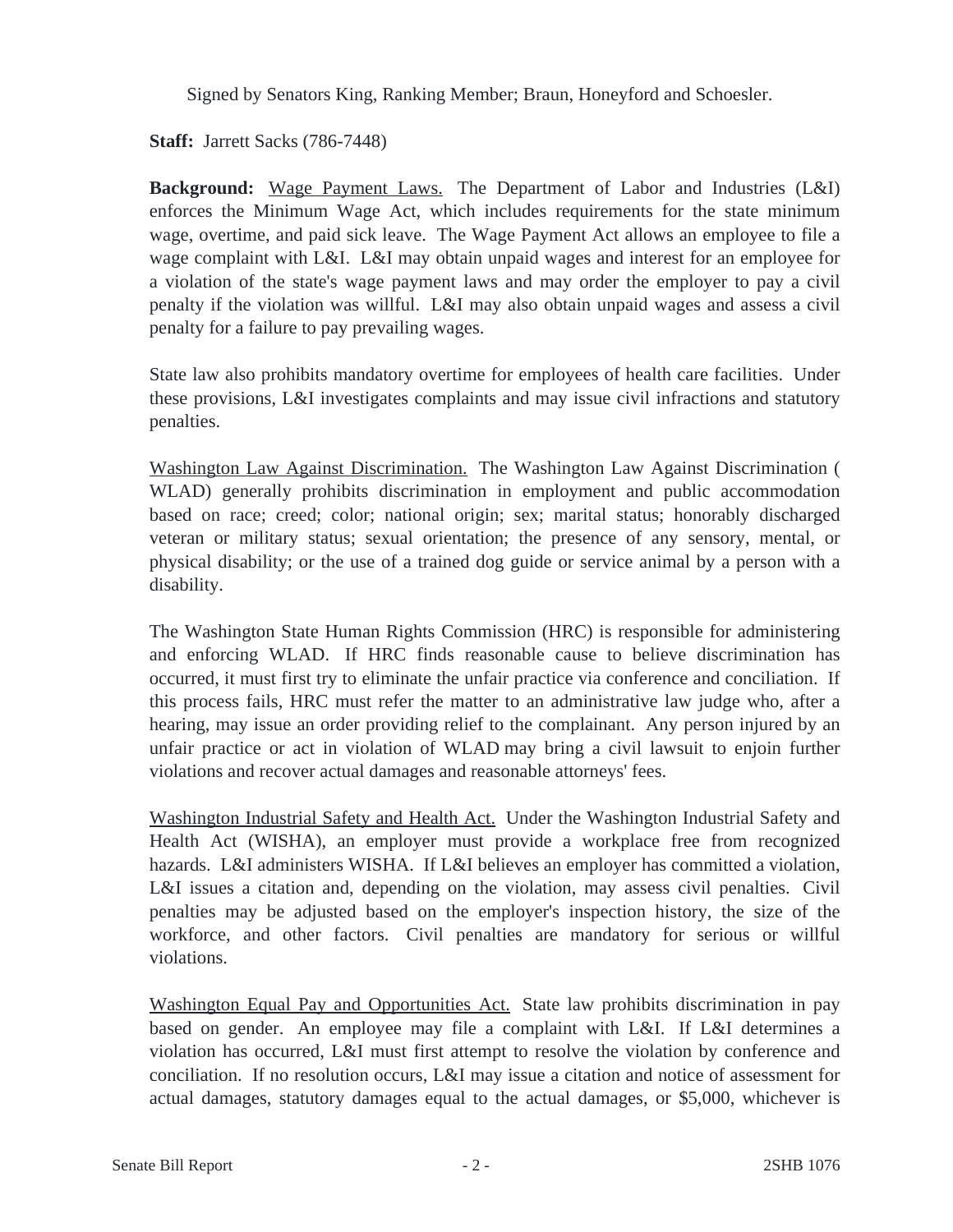greater; interest on all compensation owed; payment to L&I for the costs of the investigation; and any other appropriate relief.

Other Employment Laws. The Industrial Welfare Act (IWA), administered by L&I, contains a number of provisions dealing with with wages, hours, and working conditions, including child labor, work apparel, and other matters. Other employment laws include regulation of farm labor contractors.

**Summary of Bill:** Aggrieved persons, whistleblowers, or their designated representative entity, known as a relator, may bring a *qui tam* action as a relator for any relief the specified state agency may seek, including penalties and damages, subject to the same conditions and limitations that apply to the agency for the following laws and associated rules:

- the Minimum Wage Act, the Wage Payment Act, and wage rebate and prevailing wage laws;
- WISHA;
- health care facility employee overtime laws;
- WLAD;
- the Gender Equal Pay and Advancement Opportunities Act;
- farm labor contractor laws;
- IWA: and
- the retaliation provisions in the bill.

No *qui tam* action may be brought:

- if the employer demonstrates the agency already resolved the merits of the violation, including through settlement, in relation to the same facts and aggrieved employees;
- with respect to modifying, revoking, or suspending a license, variance, or permit;
- for any violation of a posting, notice, agency reporting, or filing requirement;
- solely with respect to a violation of a recordkeeping requirement, except where the requirement involves injury reporting or a safety or health violation; or
- with respect to WISHA, for any violation included within the scope of a consultative visit by L&I.

A *qui tam* action is a public action and does not preclude an action by an individual, but a court shall offset any award in one action by the amount paid to the same employee in another action.

*Qui Tam* Process. A relator must provide notice to the agency and employer. If the agency chooses to investigate the alleged violation, a resolution of the violation must occur within 180 days of the notice. If the agency chooses not to investigate, it must notify the relator within 60 days of the notice.

As part of its investigation, the agency may attempt to settle the violation. If the settlement provides not less than 100 percent of any wrongfully withheld wages or benefits, including 12-percent interest per annum, the settlement precludes further claims for the same wages or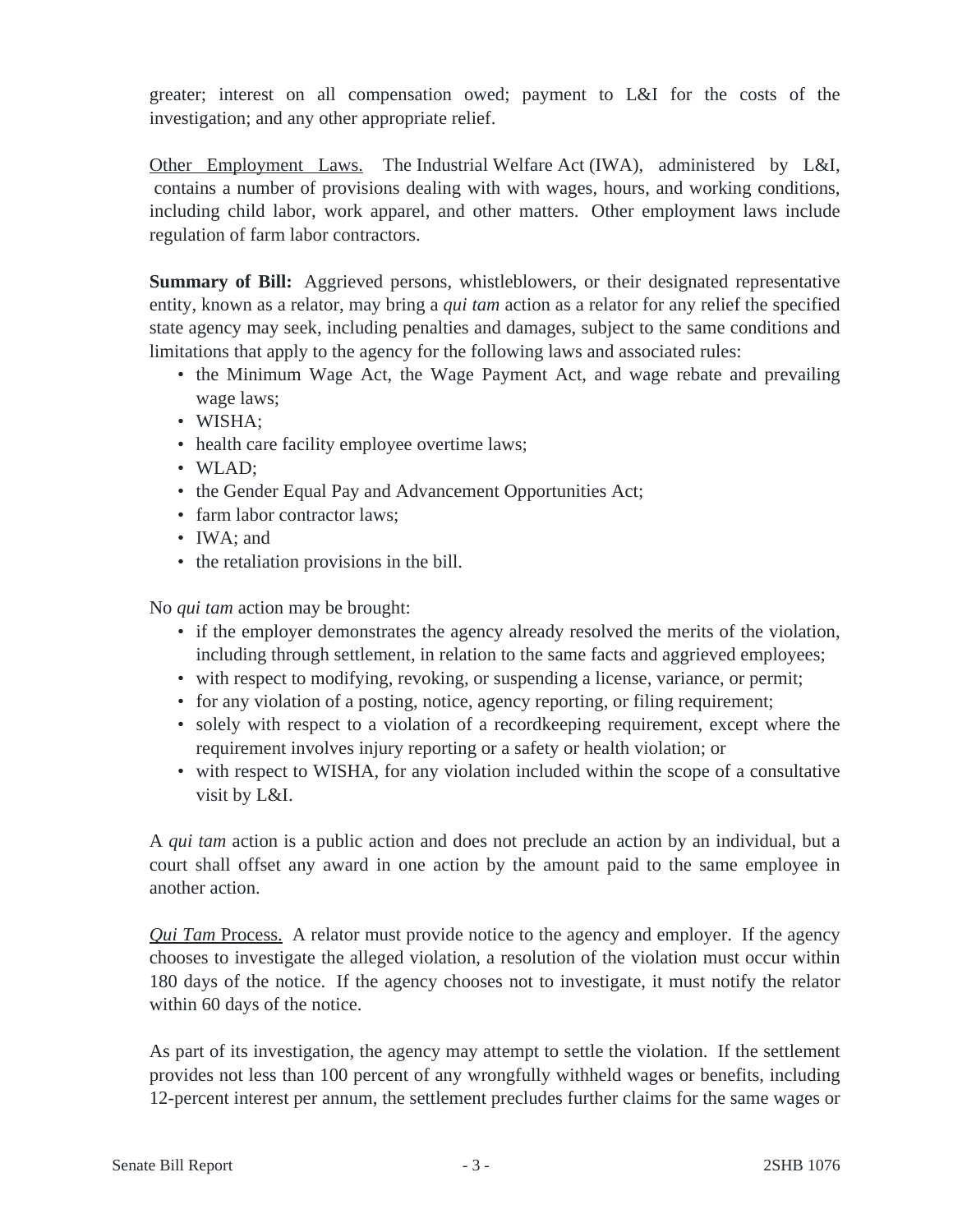benefits.

A *qui tam* action must begin within 60 days after the relator receives notice that the agency will not investigate the alleged complaint. Otherwise, the *qui tam* action must be brought within 240 days of the notice to the agency.

Once a *qui tam* action has begun, the agency may intervene under certain conditions and assume primary responsibility. The agency and the attorney general (AG) may take certain actions to prevent representation by a particular attorney in a *qui tam* action.

The relator and the AG receive notice and opportunities to be heard if the agency proposes to settle or dismiss the action after intervening. If the relator proposes to settle a *qui tam* action, the settlement must be submitted to the agency and to the AG.

Distribution of Awards. Any penalty amounts recovered are distributed as follows:

- if the agency does not intervene, 40 percent to the relator and 60 percent to the agency; and
- if the agency intervenes, 20 percent to the relator and 80 percent to the agency.

Penalties received by the relator must be equitably distributed to the aggrieved parties, subject to review by the agency, except the relator is entitled to a proportionate service award. A relator that prevails is entitled to reasonable attorneys' fees and costs. Any damages recovered must be distributed to the aggrieved employees.

Retaliation. Retaliation against an employee for involvement in a *qui tam* action is prohibited. Remedies for retaliation are specified, including a *qui tam* action.

**Appropriation:** The bill contains a null and void clause requiring specific funding be provided in an omnibus appropriation act.

**Fiscal Note:** Available.

**Creates Committee/Commission/Task Force that includes Legislative members:** No.

**Effective Date:** Ninety days after adjournment of session in which bill is passed.

**Staff Summary of Public Testimony:** PRO: The bill allows workers to enforce the laws that protect them. Recent court cases have shown the need for the bill. The bill uses similar mechanism as the state and federal Medicaid fraud laws, that have worked very well. The bill is urgently needed to help the black community from the impacts of the pandemic and racism in the workplace. The federal qui tam experience shows that it is relatively stable and not a runway for litigation. Instead, it creates specialized firms that act as gatekeepers and have an incentive to only bring good cases. The Human Rights Commission currently has a backlog of cases and the bill is necessary to protect those who face discrimination for